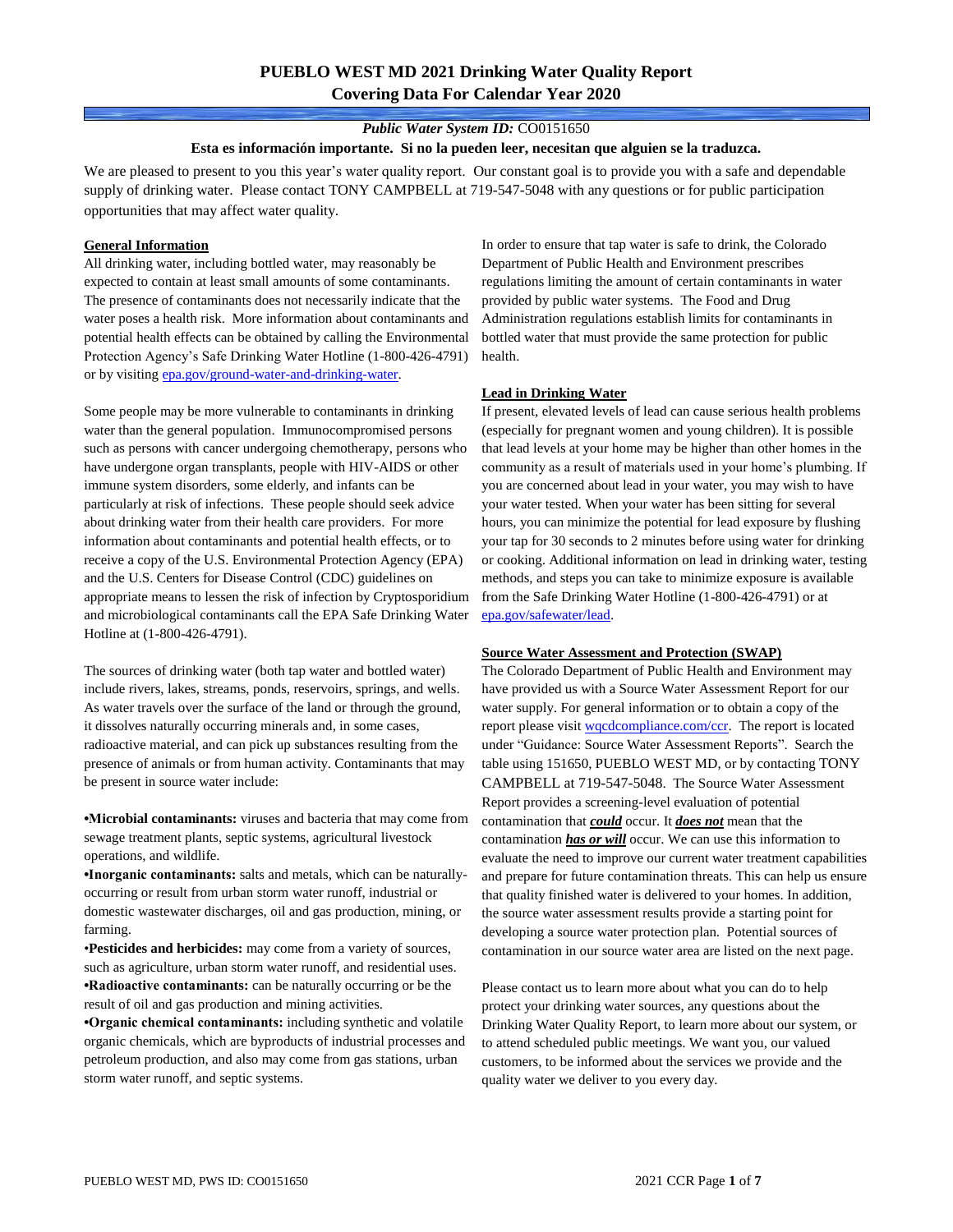## **Our Water Sources**

| <b>Sources (Water Type - Source Type)</b> | <b>Potential Source(s) of Contamination</b>                                                                                                                                                                                                                                                                                                                                                                                                                                                                                                                                                                                                                                                                           |
|-------------------------------------------|-----------------------------------------------------------------------------------------------------------------------------------------------------------------------------------------------------------------------------------------------------------------------------------------------------------------------------------------------------------------------------------------------------------------------------------------------------------------------------------------------------------------------------------------------------------------------------------------------------------------------------------------------------------------------------------------------------------------------|
| PUEBLO RESERVOIR (Surface Water-Intake)   | EPA Superfund Sites, EPA Abandoned Contaminated Sites, EPA<br>Hazardous Waste Generators, EPA Chemical Inventory/Storage<br>Sites, EPA Toxic Release Inventory Sites, Permitted Wastewater<br>Discharge Sites, Aboveground, Underground and Leaking<br>Storage Tank Sites, Solid Waste Sites, Existing/Abandoned Mine<br>Sites, Concentrated Animal Feeding Operations, Other Facilities,<br>Commercial/Industrial/Transportation, High Intensity<br>Residential, Low Intensity Residential, Urban Recreational<br>Grasses, Quarries / Strip Mines / Gravel Pits, Row Crops, Fallow,<br>Small Grains, Pasture / Hay, Deciduous Forest, Evergreen Forest,<br>Mixed Forest, Septic Systems, Oil / Gas Wells, Road Miles |

## **Terms and Abbreviations**

- **Maximum Contaminant Level (MCL)** − The highest level of a contaminant allowed in drinking water.
- **Treatment Technique (TT)**  $A$  required process intended to reduce the level of a contaminant in drinking water.
- **Health-Based** − A violation of either a MCL or TT.
- **Non-Health-Based** − A violation that is not a MCL or TT.
- **Action Level (AL)** − The concentration of a contaminant which, if exceeded, triggers treatment and other regulatory requirements.
- **Maximum Residual Disinfectant Level (MRDL)** − The highest level of a disinfectant allowed in drinking water. There is convincing evidence that addition of a disinfectant is necessary for control of microbial contaminants.
- **Maximum Contaminant Level Goal (MCLG)** − The level of a contaminant in drinking water below which there is no known or expected risk to health. MCLGs allow for a margin of safety.
- **Maximum Residual Disinfectant Level Goal (MRDLG)** − The level of a drinking water disinfectant, below which there is no known or expected risk to health. MRDLGs do not reflect the benefits of the use of disinfectants to control microbial contaminants.
- **Violation (No Abbreviation)** − Failure to meet a Colorado Primary Drinking Water Regulation.
- **Formal Enforcement Action (No Abbreviation)** − Escalated action taken by the State (due to the risk to public health, or number or severity of violations) to bring a non-compliant water system back into compliance.
- **Variance and Exemptions (V/E)** − Department permission not to meet a MCL or treatment technique under certain conditions.
- **Gross Alpha (No Abbreviation)** − Gross alpha particle activity compliance value. It includes radium-226, but excludes radon 222, and uranium.
- **Picocuries per liter (pCi/L)** − Measure of the radioactivity in water.
- **Nephelometric Turbidity Unit (NTU)** − Measure of the clarity or cloudiness of water. Turbidity in excess of 5 NTU is just noticeable to the typical person.
- **Compliance Value (No Abbreviation)** Single or calculated value used to determine if regulatory contaminant level (e.g. MCL) is met. Examples of calculated values are the 90th Percentile, Running Annual Average (RAA) and Locational Running Annual Average (LRAA).
- **Average (x-bar)** − Typical value.
- **Range (R)**  $-$  Lowest value to the highest value.
- **Sample Size (n)** − Number or count of values (i.e. number of water samples collected).
- **Parts per million = Milligrams per liter (ppm = mg/L)** − One part per million corresponds to one minute in two years or a single penny in \$10,000.
- **Parts per billion = Micrograms per liter (ppb = ug/L)** − One part per billion corresponds to one minute in 2,000 years, or a single penny in \$10,000,000.
- **Not Applicable (N/A)** Does not apply or not available.
- **Level 1 Assessment** A study of the water system to identify potential problems and determine (if possible) why total coliform bacteria have been found in our water system.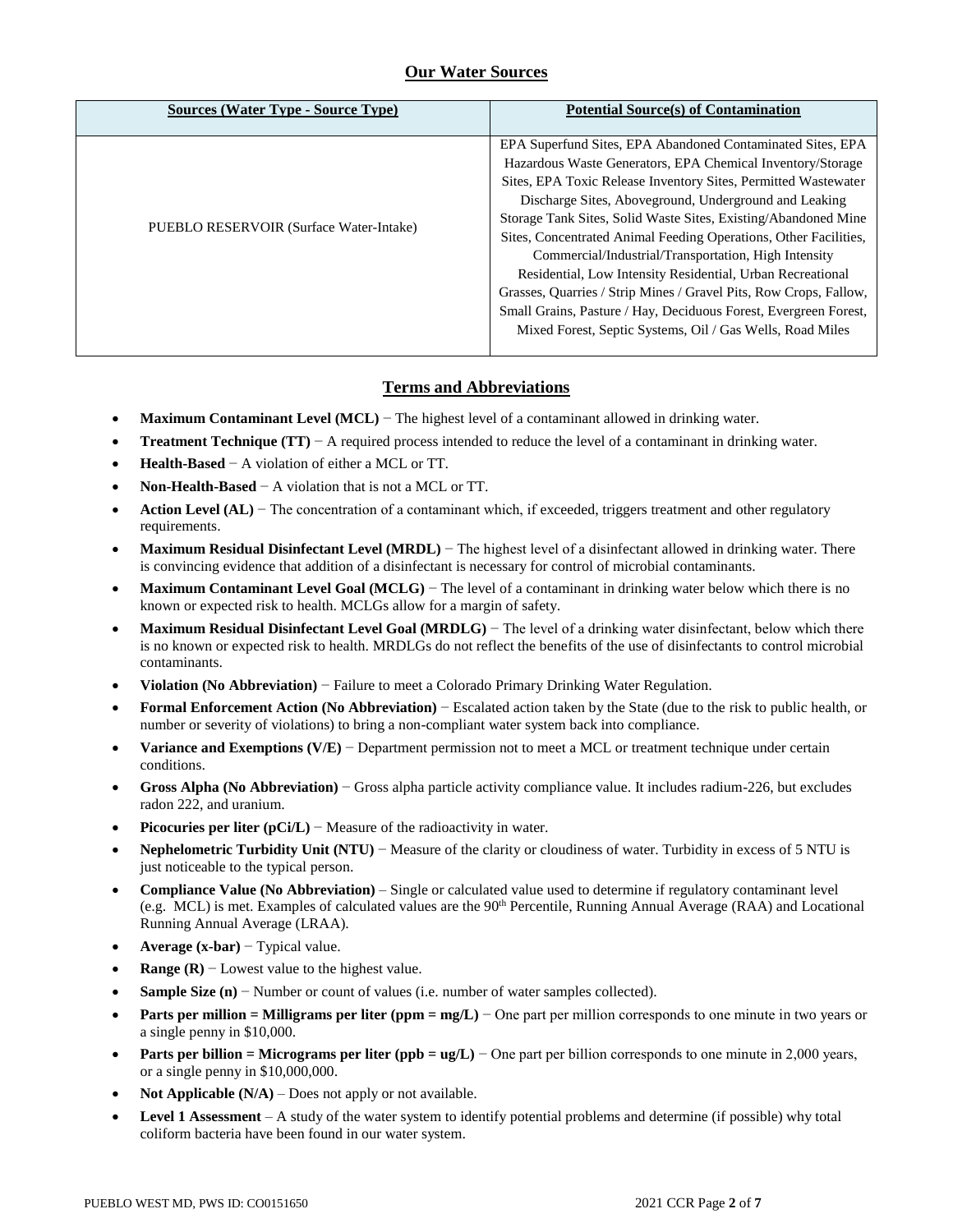**Level 2 Assessment** – A very detailed study of the water system to identify potential problems and determine (if possible) why an E. coli MCL violation has occurred and/or why total coliform bacteria have been found in our water system on multiple occasions.

### **Detected Contaminants**

PUEBLO WEST MD routinely monitors for contaminants in your drinking water according to Federal and State laws. The following table(s) show all detections found in the period of January 1 to December 31, 2020 unless otherwise noted. The State of Colorado requires us to monitor for certain contaminants less than once per year because the concentrations of these contaminants are not expected to vary significantly from year to year, or the system is not considered vulnerable to this type of contamination. Therefore, some of our data, though representative, may be more than one year old. Violations and Formal Enforcement Actions, if any, are reported in the next section of this report.

**Note:** Only detected contaminants sampled within the last 5 years appear in this report. If no tables appear in this section then no contaminants were detected in the last round of monitoring.

|                     | Disinfectants Sampled in the Distribution System |                                                                                                          |                          |               |                  |             |  |  |  |
|---------------------|--------------------------------------------------|----------------------------------------------------------------------------------------------------------|--------------------------|---------------|------------------|-------------|--|--|--|
|                     |                                                  | <b>TT Requirement:</b> At least 95% of samples per period (month or quarter) must be at least 0.2 ppm OR |                          |               |                  |             |  |  |  |
|                     |                                                  | If sample size is less than 40 no more than 1 sample is below 0.2 ppm                                    |                          |               |                  |             |  |  |  |
|                     |                                                  | <b>Typical Sources:</b> Water additive used to control microbes                                          |                          |               |                  |             |  |  |  |
|                     |                                                  |                                                                                                          |                          |               |                  |             |  |  |  |
| <b>Disinfectant</b> | <b>Time Period</b>                               | <b>Results</b>                                                                                           | <b>Number of Samples</b> | <b>Sample</b> | TТ               | <b>MRDL</b> |  |  |  |
| <b>Name</b>         |                                                  |                                                                                                          | <b>Below Level</b>       | <b>Size</b>   | <b>Violation</b> |             |  |  |  |
|                     |                                                  |                                                                                                          |                          |               |                  |             |  |  |  |
| Chlorine            | December, 2020                                   | Lowest period percentage of samples                                                                      | $\theta$                 | 35            | No.              | $4.0$ ppm   |  |  |  |
|                     | meeting TT requirement: 100%                     |                                                                                                          |                          |               |                  |             |  |  |  |
|                     |                                                  |                                                                                                          |                          |               |                  |             |  |  |  |

| Assessments for Microorganism Contaminants Sampled in the Distribution System                                                                                                                                                  |                                                                                                                                          |                  |  |  |  |  |  |  |
|--------------------------------------------------------------------------------------------------------------------------------------------------------------------------------------------------------------------------------|------------------------------------------------------------------------------------------------------------------------------------------|------------------|--|--|--|--|--|--|
| Contaminant                                                                                                                                                                                                                    | <b>TT Requirement</b>                                                                                                                    | <b>TT</b>        |  |  |  |  |  |  |
| <b>Name</b>                                                                                                                                                                                                                    |                                                                                                                                          | <b>Violation</b> |  |  |  |  |  |  |
|                                                                                                                                                                                                                                |                                                                                                                                          |                  |  |  |  |  |  |  |
| <b>Total Coliform</b>                                                                                                                                                                                                          | We were required to conduct an assessment of our system due to one of the following:                                                     | N <sub>0</sub>   |  |  |  |  |  |  |
|                                                                                                                                                                                                                                | More than 5.0% positive samples per period (If sample size is greater than or equal to 40) $OR$                                          |                  |  |  |  |  |  |  |
|                                                                                                                                                                                                                                | More than 1 positive sample per period (If sample size is less than 40) OR                                                               |                  |  |  |  |  |  |  |
|                                                                                                                                                                                                                                | Repeat samples not collected after positive sample.                                                                                      |                  |  |  |  |  |  |  |
|                                                                                                                                                                                                                                |                                                                                                                                          |                  |  |  |  |  |  |  |
|                                                                                                                                                                                                                                |                                                                                                                                          |                  |  |  |  |  |  |  |
|                                                                                                                                                                                                                                | Coliforms are bacteria that are naturally present in the environment and are used as an indicator that other, potentially harmful,       |                  |  |  |  |  |  |  |
|                                                                                                                                                                                                                                | waterborne pathogens may be present or that a potential pathway exists through which contamination may enter the drinking water          |                  |  |  |  |  |  |  |
|                                                                                                                                                                                                                                | distribution system. We found coliforms indicating the need to look for potential problems in water treatment or distribution. When this |                  |  |  |  |  |  |  |
|                                                                                                                                                                                                                                | occurs, we are required to conduct assessment(s) to identify problems and to correct any problems that were found during these           |                  |  |  |  |  |  |  |
| assessments.                                                                                                                                                                                                                   |                                                                                                                                          |                  |  |  |  |  |  |  |
| During the past year we were required to conduct [1] Level 1 assessment(s). [1] Level 1 assessment(s) were completed. In addition, we<br>were required to take [NA] corrective actions and we completed [NA] of these actions. |                                                                                                                                          |                  |  |  |  |  |  |  |

### **Lead and Copper Sampled in the Distribution System**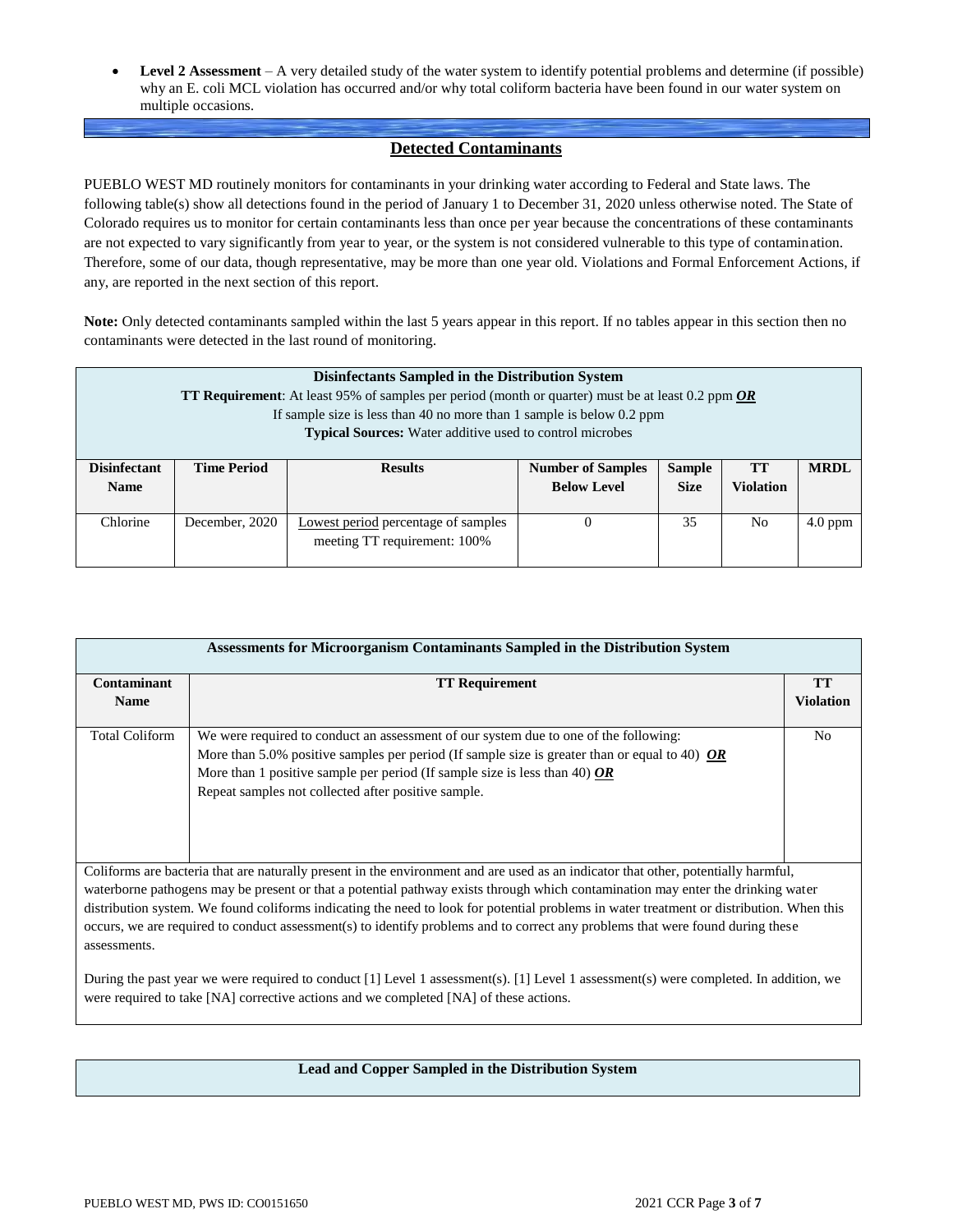| Contaminant<br><b>Name</b> | <b>Time</b><br>Period          | 90 <sup>th</sup><br>Percentile | <b>Sample</b><br><b>Size</b> | Unit of<br><b>Measure</b> | 90 <sup>th</sup><br><b>Percentile</b><br>AL | <b>Sample</b><br><b>Sites</b><br>Above<br>AL | 90 <sup>th</sup><br>Percentile<br>AL<br><b>Exceedance</b> | <b>Typical Sources</b>                                                        |
|----------------------------|--------------------------------|--------------------------------|------------------------------|---------------------------|---------------------------------------------|----------------------------------------------|-----------------------------------------------------------|-------------------------------------------------------------------------------|
| Copper                     | 06/22/2020<br>to<br>07/15/2020 | 0.25                           | 34                           | ppm                       | 1.3                                         | $\Omega$                                     | N <sub>o</sub>                                            | Corrosion of<br>household plumbing<br>systems; Erosion of<br>natural deposits |
| Lead                       | 06/22/2020<br>to<br>07/15/2020 | 1.6                            | 34                           | ppb                       | 15                                          | $\theta$                                     | N <sub>o</sub>                                            | Corrosion of<br>household plumbing<br>systems; Erosion of<br>natural deposits |

| Disinfection Byproducts Sampled in the Distribution System |      |         |                       |                              |                           |            |             |                                |                                             |  |  |  |
|------------------------------------------------------------|------|---------|-----------------------|------------------------------|---------------------------|------------|-------------|--------------------------------|---------------------------------------------|--|--|--|
| <b>Name</b>                                                | Year | Average | Range<br>$Low - High$ | <b>Sample</b><br><b>Size</b> | Unit of<br><b>Measure</b> | <b>MCL</b> | <b>MCLG</b> | <b>MCL</b><br><b>Violation</b> | <b>Typical Sources</b>                      |  |  |  |
| Total<br>Haloacetic<br>Acids<br>(HAA5)                     | 2020 | 35.36   | 18.1 to 51.6          | 16                           | ppb                       | 60         | N/A         | No                             | Byproduct of drinking<br>water disinfection |  |  |  |
| Total<br>Trihalome<br>thanes<br>(TTHM)                     | 2020 | 39.83   | 15.9 to 90.5          | 16                           | ppb                       | 80         | N/A         | N <sub>0</sub>                 | Byproduct of drinking<br>water disinfection |  |  |  |
| Chlorite                                                   | 2020 | 0.43    | $0.33$ to $0.55$      | 12                           | ppb                       | 1.0        | .8          | N <sub>o</sub>                 | Byproduct of drinking<br>water disinfection |  |  |  |

| <b>Summary of Turbidity Sampled at the Entry Point to the Distribution System</b> |                           |                                                                                               |                                                                       |                  |                |  |  |  |  |  |
|-----------------------------------------------------------------------------------|---------------------------|-----------------------------------------------------------------------------------------------|-----------------------------------------------------------------------|------------------|----------------|--|--|--|--|--|
| Contaminant                                                                       | <b>Sample</b>             | <b>Level Found</b>                                                                            | <b>TT Requirement</b>                                                 | <b>TT</b>        | <b>Typical</b> |  |  |  |  |  |
| <b>Name</b>                                                                       | Date                      |                                                                                               |                                                                       | <b>Violation</b> | <b>Sources</b> |  |  |  |  |  |
| Turbidity                                                                         | Date/Month:<br><b>Nov</b> | Highest single measurement:<br>$0.57$ NTU                                                     | Maximum 1 NTU for any single<br>measurement                           | No               | Soil Runoff    |  |  |  |  |  |
| Turbidity                                                                         | Month:<br>Dec             | Lowest monthly percentage of<br>samples meeting TT requirement<br>for our technology: $100\%$ | In any month, at least 95% of<br>samples must be less than 0.3<br>NTU | No               | Soil Runoff    |  |  |  |  |  |

# **Radionuclides Sampled at the Entry Point to the Distribution System**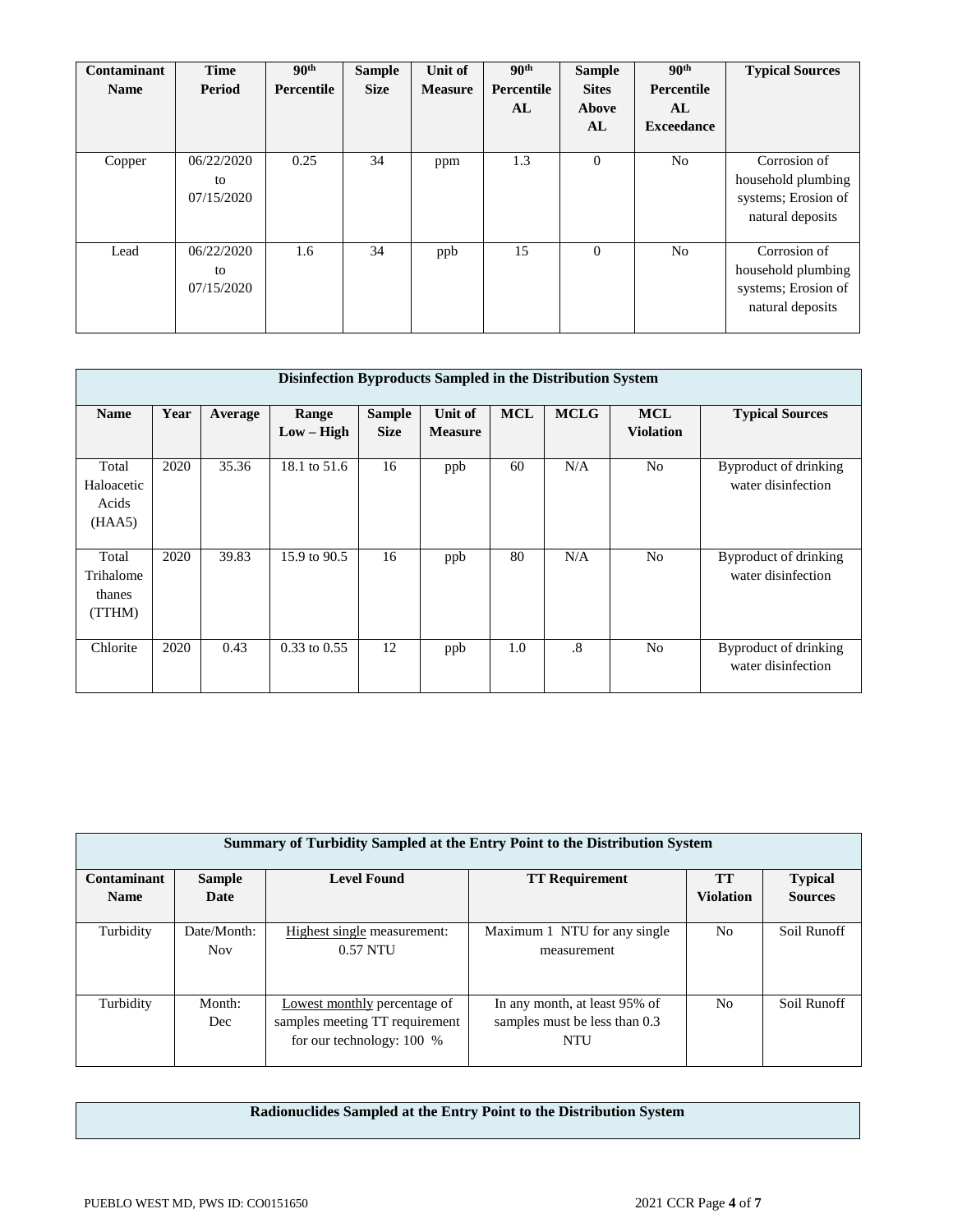| <b>Contaminant</b> | Year | Average | Range        | <b>Sample</b> | Unit of        | <b>MCL</b> | <b>MCLG</b> | <b>MCL</b>       | <b>Typical Sources</b> |
|--------------------|------|---------|--------------|---------------|----------------|------------|-------------|------------------|------------------------|
| <b>Name</b>        |      |         | $Low - High$ | <b>Size</b>   | <b>Measure</b> |            |             | <b>Violation</b> |                        |
|                    |      |         |              |               |                |            |             |                  |                        |
| Gross Alpha        | 2018 | 2.45    | 2.45 to 2.45 |               | pCi/L          | 15         | $\theta$    | N <sub>o</sub>   | Erosion of             |
|                    |      |         |              |               |                |            |             |                  | natural deposits       |
|                    |      |         |              |               |                |            |             |                  |                        |
| Combined           | 2018 |         | $1$ to $1$   |               | pCi/L          | 5          | $\Omega$    | N <sub>o</sub>   | Erosion of             |
| Radium             |      |         |              |               |                |            |             |                  | natural deposits       |
|                    |      |         |              |               |                |            |             |                  |                        |
| Combined           | 2018 | 5       | 5 to 5       |               | ppb            | 30         | $\Omega$    | N <sub>o</sub>   | Erosion of             |
| Uranium            |      |         |              |               |                |            |             |                  | natural deposits       |
|                    |      |         |              |               |                |            |             |                  |                        |

|                            | Inorganic Contaminants Sampled at the Entry Point to the Distribution System |              |                       |                              |                           |                |                |                                |                                                                                                                                                |  |  |
|----------------------------|------------------------------------------------------------------------------|--------------|-----------------------|------------------------------|---------------------------|----------------|----------------|--------------------------------|------------------------------------------------------------------------------------------------------------------------------------------------|--|--|
| Contaminant<br><b>Name</b> | Year                                                                         | Average      | Range<br>$Low - High$ | <b>Sample</b><br><b>Size</b> | Unit of<br><b>Measure</b> | <b>MCL</b>     | <b>MCLG</b>    | <b>MCL</b><br><b>Violation</b> | <b>Typical Sources</b>                                                                                                                         |  |  |
| Barium                     | $\overline{2020}$                                                            | 0.05         | $0.05$ to $0.05$      | $\overline{2}$               | ppm                       | $\overline{2}$ | $\overline{2}$ | N <sub>o</sub>                 | Discharge of<br>drilling wastes;<br>discharge from<br>metal refineries;<br>erosion of natural<br>deposits                                      |  |  |
| Chromium                   | 2020                                                                         | $\mathbf{1}$ | $1$ to $1$            | $\overline{2}$               | ppb                       | 100            | 100            | N <sub>o</sub>                 | Discharge from<br>steel and pulp<br>mills; erosion of<br>natural deposits                                                                      |  |  |
| Fluoride                   | 2020                                                                         | 0.43         | 0.42 to 0.43          | $\overline{2}$               | ppm                       | $\overline{4}$ | $\overline{4}$ | $\overline{No}$                | Erosion of natural<br>deposits; water<br>additive which<br>promotes strong<br>teeth; discharge<br>from fertilizer and<br>aluminum<br>factories |  |  |
| Nitrate                    | 2020                                                                         | 0.2          | $0.2$ to $0.2$        | $\overline{2}$               | ppm                       | 10             | 10             | N <sub>o</sub>                 | Runoff from<br>fertilizer use;<br>leaching from<br>septic tanks,<br>sewage; erosion of<br>natural deposits                                     |  |  |
| Selenium                   | 2020                                                                         | 5.5          | $5$ to $6$            | $\overline{2}$               | ppb                       | 50             | 50             | No                             | Discharge from<br>petroleum and<br>metal refineries;<br>erosion of natural<br>deposits; discharge<br>from mines                                |  |  |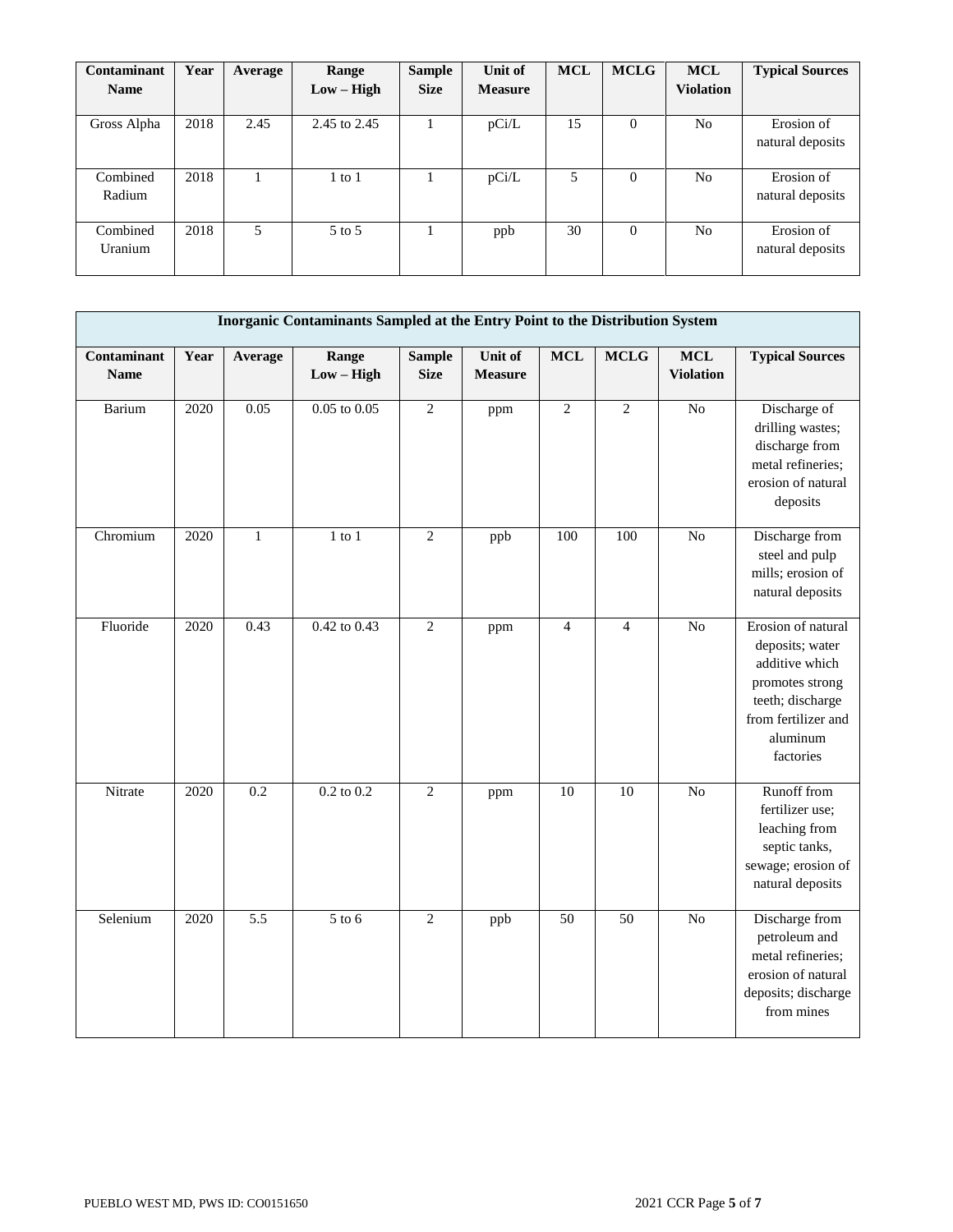| <b>Secondary Contaminants**</b><br>** Secondary standards are non-enforceable guidelines for contaminants that may cause cosmetic effects (such as skin, or tooth |                                                                                                                                    |  |  |  |  |  |  |  |  |
|-------------------------------------------------------------------------------------------------------------------------------------------------------------------|------------------------------------------------------------------------------------------------------------------------------------|--|--|--|--|--|--|--|--|
| discoloration) or aesthetic effects (such as taste, odor, or color) in drinking water.                                                                            |                                                                                                                                    |  |  |  |  |  |  |  |  |
| Contaminant<br><b>Name</b>                                                                                                                                        | Unit of<br><b>Secondary Standard</b><br>Year<br><b>Sample</b><br>Range<br>Average<br>$Low - High$<br><b>Size</b><br><b>Measure</b> |  |  |  |  |  |  |  |  |
| Sodium                                                                                                                                                            | 2020<br>16.6<br>16.5 to 16.7<br>◠<br>N/A<br>ppm                                                                                    |  |  |  |  |  |  |  |  |

#### **Unregulated Contaminants\*\*\***

EPA has implemented the Unregulated Contaminant Monitoring Rule (UCMR) to collect data for contaminants that are suspected to be present in drinking water and do not have health-based standards set under the Safe Drinking Water Act. EPA uses the results of UCMR monitoring to learn about the occurrence of unregulated contaminants in drinking water and to decide whether or not these contaminants will be regulated in the future. We performed monitoring and reported the analytical results of the monitoring to EPA in accordance with its Unregulated Contaminant Monitoring Rule (UCMR). Once EPA reviews the submitted results, the results are made available in the EPA's National Contaminant Occurrence Database (NCOD) [\(epa.gov/dwucmr/national-contaminant-occurrence-database-ncod\)](http://www.epa.gov/dwucmr/national-contaminant-occurrence-database-ncod) Consumers can review UCMR results by accessing the NCOD. Contaminants that were detected during our UCMR sampling and the corresponding analytical results are provided below.

| <b>Contaminant Name</b>                                                                                                          | Year                                                                                                                    | Average | Range        | <b>Sample Size</b> | <b>Unit of Measure</b> |  |  |
|----------------------------------------------------------------------------------------------------------------------------------|-------------------------------------------------------------------------------------------------------------------------|---------|--------------|--------------------|------------------------|--|--|
|                                                                                                                                  |                                                                                                                         |         | $Low - High$ |                    |                        |  |  |
|                                                                                                                                  |                                                                                                                         |         |              |                    |                        |  |  |
|                                                                                                                                  |                                                                                                                         |         |              |                    |                        |  |  |
|                                                                                                                                  |                                                                                                                         |         |              |                    |                        |  |  |
|                                                                                                                                  |                                                                                                                         |         |              |                    |                        |  |  |
|                                                                                                                                  |                                                                                                                         |         |              |                    |                        |  |  |
|                                                                                                                                  |                                                                                                                         |         |              |                    |                        |  |  |
|                                                                                                                                  |                                                                                                                         |         |              |                    |                        |  |  |
|                                                                                                                                  |                                                                                                                         |         |              |                    |                        |  |  |
|                                                                                                                                  |                                                                                                                         |         |              |                    |                        |  |  |
|                                                                                                                                  |                                                                                                                         |         |              |                    |                        |  |  |
|                                                                                                                                  |                                                                                                                         |         |              |                    |                        |  |  |
|                                                                                                                                  |                                                                                                                         |         |              |                    |                        |  |  |
|                                                                                                                                  |                                                                                                                         |         |              |                    |                        |  |  |
|                                                                                                                                  |                                                                                                                         |         |              |                    |                        |  |  |
|                                                                                                                                  |                                                                                                                         |         |              |                    |                        |  |  |
|                                                                                                                                  |                                                                                                                         |         |              |                    |                        |  |  |
|                                                                                                                                  |                                                                                                                         |         |              |                    |                        |  |  |
| ***More information about the contaminants that were included in UCMR monitoring can be found at: drinktap.org/Water-Info/Whats- |                                                                                                                         |         |              |                    |                        |  |  |
|                                                                                                                                  | in-My-Water/Unregulated-Contaminant-Monitoring-Rule-UCMR. Learn more about the EPA UCMR at: epa.gov/dwucmr/learn-about- |         |              |                    |                        |  |  |
| unregulated-contaminant-monitoring-rule or contact the Safe Drinking Water Hotline at (800) 426-4791 or epa.gov/ground-water-    |                                                                                                                         |         |              |                    |                        |  |  |

[and-drinking-water](https://www.epa.gov/ground-water-and-drinking-water).

## **Violations, Significant Deficiencies, and Formal Enforcement Actions**